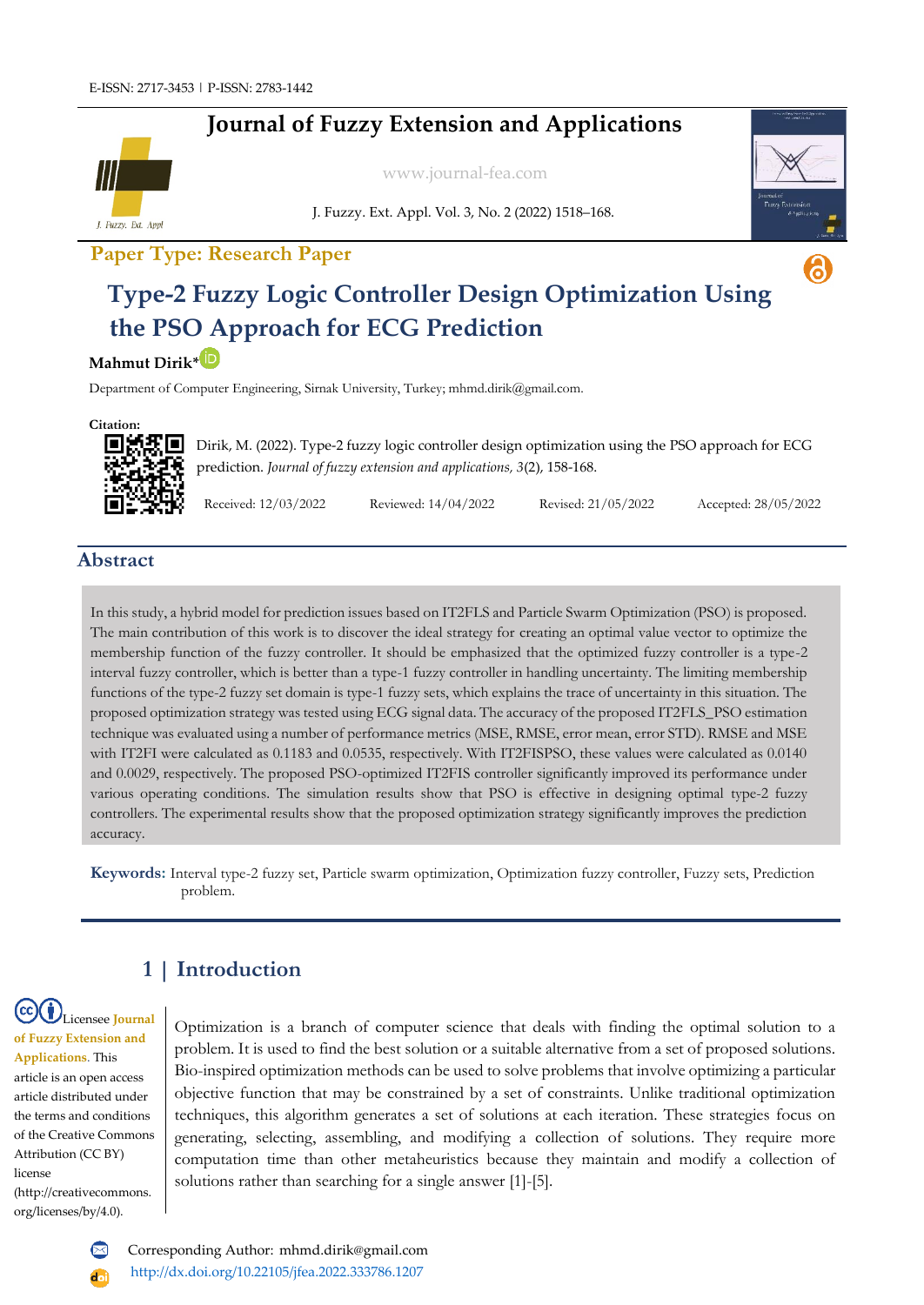

**159**

This paper presents an T2FIS-PSO hybrid model for developing IT2FIS fuzzy logic controllers and finding the best parameter values for membership functions using bio-inspired optimization techniques. The hybrid T2FIS-PSO strategy is expected to provide more accurate results than standard T2FIS approaches [6]. The type-2 fuzzy Logic System (FLS) proposed by Zadeh [7]-[9] is presented as an extension of the standard type-1 FLS, and then the associated ideas and computational techniques are developed [10]-[14]. The degrees of membership are similarly fuzzy in a type-2 fuzzy set. In this sense, a fuzzy set of type-1 is a subset of a fuzzy set of type-2 , since its secondary membership function is a one-element subset [13]. Mendel and other scientists [13] and [14] reduced the computational complexity of the type-2 FLS domain by basing it on the broad type-2 FLS. It is widely accepted by academics in a variety of fields because of its minimal computational complexity. However, the major obstacle is the difficulty in obtaining the control parameters. This increases the complexity of the FLS and complicates the computation. For this reason, several systems recommend the use of powerful fuzzy rules. There are several established methods for rule selection, including fuzzy C-means, fuzzy K-means, cluster subtraction, and singular value decomposition. Traditional parameter setting methods have a number of drawbacks, including non-spherical convergence, computational cost, and difficulty to obtain. With the advancement and refinement of intelligent algorithms, the application of intelligent algorithms to the development of FLS, such as Particle Swarm Optimization (PSO) and Genetic Algorithm (GA) based on FLS, has become a focus of research [6] and [15]. PSO has been applied to a variety of optimization problems, including mathematical functions, fuzzy controllers, control parameters, and planning problems [16]-[23]. Using the hybrid IT2FIS-PSO technique, we were able to design an optimal type-2 fuzzy logic controller that determines the optimal Membership Function Parameters (MF) for controlling unstable linear systems. The results of this study were validated by predicting arrhythmia symptoms on electrocardiograms using arrhythmia signals (ECG) [3] and [24]. The human body can recognize some forms of cardiac arrhythmia caused by the electrical activity of the heart. The word electrocardiogram (ECG) refers to biological signals. Continuous recording and interpretation of the ECG is critical for detecting irregularities and consequences that may develop during the monitoring phase of heart disease. Therefore, in today's clinical practice, the processing, storage, and transmission of ECG data over digital communication networks is critical [25]. ECGs are a type of chaotic time series that serve as a bridge between chaos theory and reality. They are the most common application of chaos and thus provide an entirely new domain for predicting complicated nonlinear signals. In the real world, numerous types of complex systems have been shown to exhibit chaotic behavior. With the rapid advances in chaos theory and its application approaches, time series data obtained from an observable chaotic system has become an extremely useful tool for understanding complicated systems. This is because the observed system has a wealth of dynamical information that allows the behavior of the complex system to be studied and analyzed by examining and evaluating the potential content of the chaotic time series generated. So far, numerous techniques have been offered for prediction based on chaos theory [26]-[28].

The basic objective of this work is to develop and validate an optimization procedure based on a metaheuristic algorithm using a type-2 fuzzy controller for monitoring ECG signals. The objective is to determine the optimal settings of the type-2 fuzzy controller in conjunction with the provided optimization techniques. In order to ensure the smallest possible error margin in the tracking of the ECG signal, the control of the behavior of a system specified by a certain metric is studied. *Fig.1* graphically represents the proposed working method PSO-FLS. Each particle represents the fuzzy rules and associated MF for the FLC inputs and outputs in this process. Each particle represents a possible solution. These parameters are needed to define the particles of the PSO algorithm and calculate the global optimal fitness.

The structure of this paper is as follows: the second section is about materials and processes. The motivation and equations for the search and optimization of the PSO and IT2FIS algorithms are discussed in detail here, as is the proposed technique for the optimization of the type-2 fuzzy controller. Section 3 summarizes the results of the experiments conducted with the proposed technique. Finally, conclusions and future work are outlined in Section 4.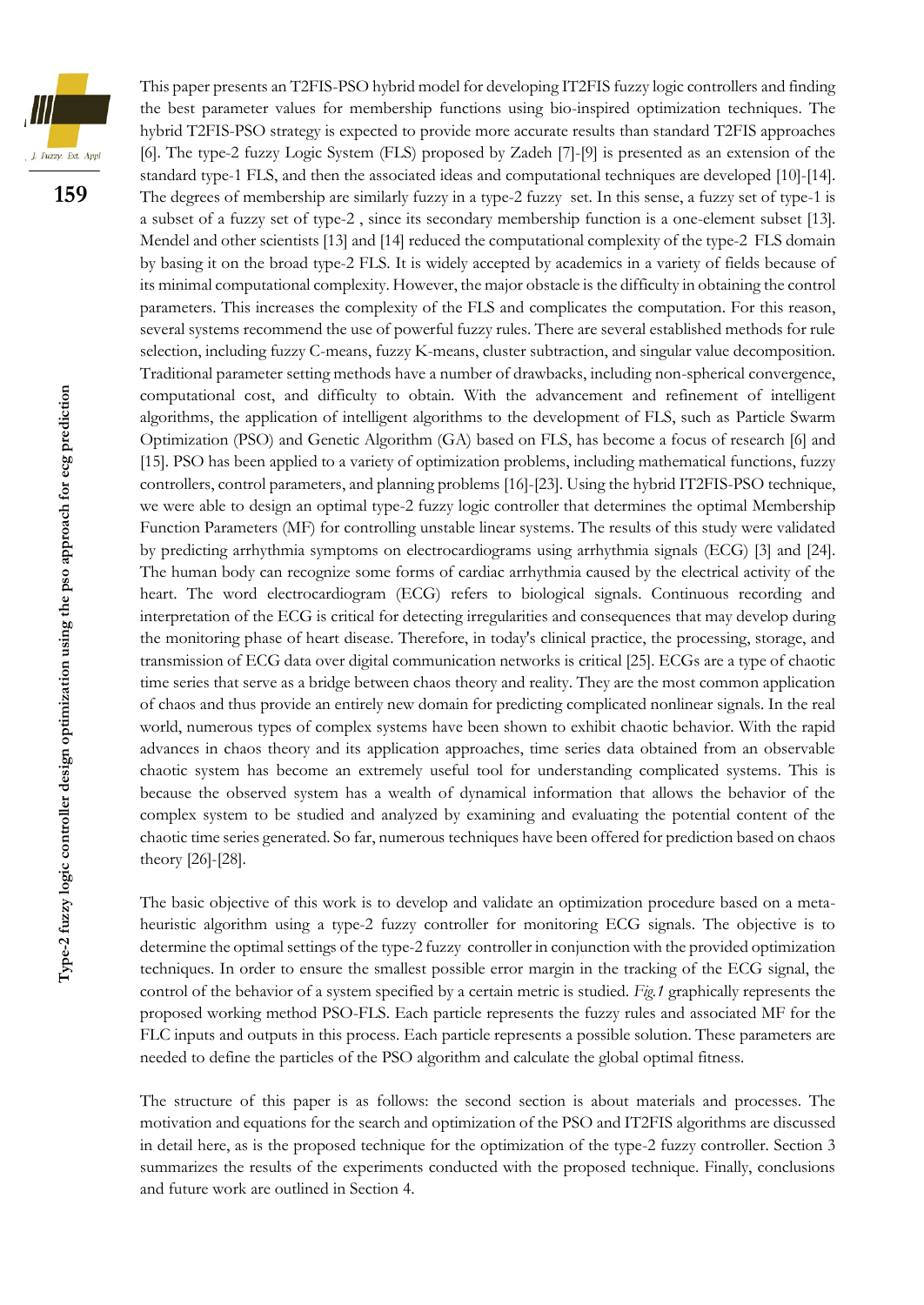

**Fig. 1. Flowchart of the fuzzy membership function optimized with PSO.**

#### **2 | Material and Methods**

Although previous research has focused on optimizing membership functions through PSO, none of these studies used the experimental settings used in this study to construct metrics. Since such a combination is rare in the literature, we will compare the performance of different computational techniques on these optimization problems. In this section, we provide an overview of the important ideas and concepts underlying our work.

#### **2.1 | Particle Swarm Optimization**

PSO is a kind of stochastic optimization technique invented by Kennedy [29]. It is a population-based search space determined by the social behavior of a flock of birds investigating a potential search area [30]-[32]. The PSO method is often used for multivariate optimization problems because it is a population-based probability optimization strategy. When an individual or particle performs an activity, it independently analyzes the fitness value of its position relative to the other swarm members. The computation of the individual's position, the rate of progress in each dimension of the solution set, and the optimal fitness value is critical [32]. The fitness function is used to calculate the best solution for the local or global swarm based on the optimization criteria of the PSO algorithm. *Eq. (1)* and *(2)* include the PSO velocity equation. The position and velocity of each swarm particle are fixed. Each particle gradually adjusts its position depending on two factors: the  $p_{best}$  of its nearest neighbor and the  $g_{best}$  of the swarm.

$$
V_i(t+1) = w * V_i(t) + c_1 * r_1 * (p_{best} - x_i(t) + c_2 * r_2 * (g_{best} - x_i(t)).
$$
\n(1)

$$
x_i(t+1) = x_i(t) + (1 - w) * V_i(t+1).
$$
 (2)

Here  $c_1$  and  $c_2$  are constant factors and  $w$  is the moment of inertia.  $r_1$  and  $r_2$  are two random integers from the range [0, 1]. The PSO approach is used to determine optimal parameters for intuitionistic fuzzy sets of type-2. Its performance is an evaluation of IT2FIS using the recommended upper and lower membership functions (UMFs and LMFs) for the IT2FIS membership functions. The algorithm presented in *Algorithm 1* shows how IT2FIS optimizes for particle swarms.

The PSO parameters and their meanings given in *Eq. (1)*, *Eq. (2)*, and Algorithm 1 are listed in *Table 1*.

| <b>Population Size</b>                      | <b>Initial Population Size</b>                      |
|---------------------------------------------|-----------------------------------------------------|
| Pbest                                       | Best movement.                                      |
| Gbest                                       | Best position movement.                             |
| $C_1, C_2$                                  | Two acceleratin constants.                          |
| $W^k$ , W <sub>max</sub> , W <sub>min</sub> | Inertia, initial and final weght.                   |
| $\overline{d}, \underline{d}$               | Spread of MFs associate with upper and lower bound. |
| a                                           | Tuned parameter.                                    |
| $V_i$                                       | Velocity.                                           |
| $X_i$                                       | Position of $i$ th particle.                        |

**Table 1. The PSO parameters and their meanings.**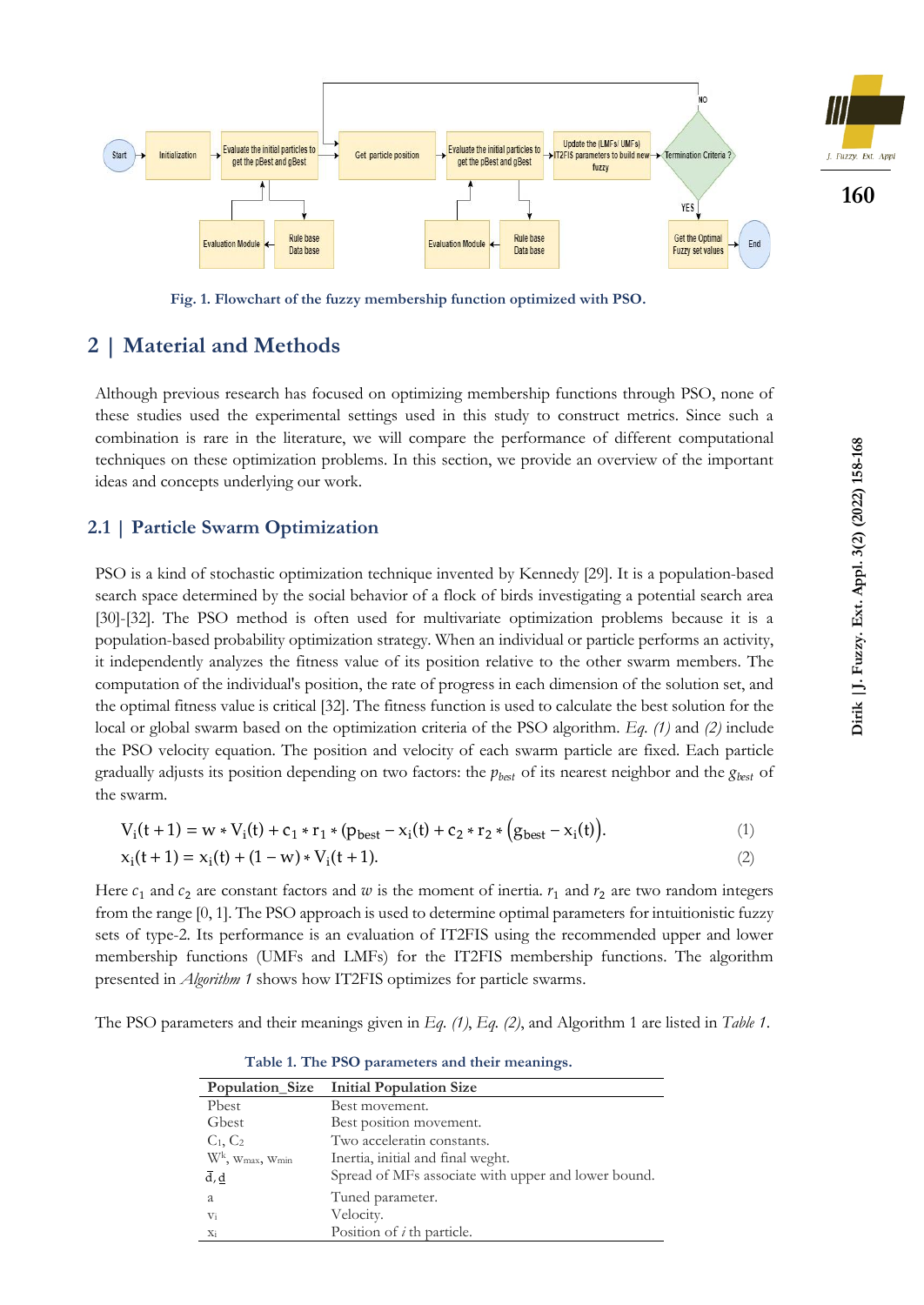**Algorithm 1. PSO in IT2FIS.** 1. Intial papulation 2. Iteration=0 3. Setting papulation size,  $x = \alpha$ , d, d 4. Setting  $C_1$ ,  $C_2$ ,  $W_{\text{max}}$ ,  $W_{\text{min}}$ 5. While (iteration<MaxNumlt) 6. If  $(x_i) < P_{best}$  then 7.  $P_{best} = x_i$ 8. end if 9. If  $P_{\text{best}} < g_{\text{best}}$  then 10.  $g_{best}$   $P_{best}$ 11. end if 12. Calculation of Eq. (1) and (2) 13. Calculation of inertia weight (w) 14. Calculation of new position of particle  $(x_i(t+1))$ 15. Iteration ++ 16. End While 17. Return  $\alpha, d, \underline{d}$ .

#### **2.2 | Interval Type-2 fuzzy Inference System (IT2FIS)**

Interval type-2 is a specific uniform function of a T2F MF with a single value for the second stage. An IT2FIS, denoted by  $\tilde{A}$ , is expressed in *Eq.* (3) or (4).

$$
\widetilde{A} = \{(x, y), \mu_{\widetilde{A}}(x, y) | \forall_x \in X, \forall_u \in J_x \subseteq [0 1]\}.
$$
\n
$$
\widetilde{A} = \int_{x \in X} \int_{u \in J_x} 1/(x, u) J_x \subseteq [0 1].
$$
\n(3)

Where  $\int \int$  denote the union of all acceptable x and u. An IT2FIS is defined in terms of an UMFs with  $\bar{\mu}_{\tilde{A}}(x)$  and a LMFs with  $\mu_{\tilde{A}}(x)$ .  $J_x$  is just the interval of  $[\bar{\mu}_{\tilde{A}}(x), \mu_{\tilde{A}}(x)]$ . The UMF and LMF are determined using two T1F MFs representing the boundaries of the Footprint of Uncertainties (FOU). Consequently,  $\mu_{\tilde{A}}(x, u) = 1$  and  $\forall_u \in J_x \subseteq [01]$  are considered as IT2FIS membership functions. The form of MFs in IT2FIS is three-dimensional; the value of the third dimension is always 1. It has been shown to outperform T1FS in noisy and well-defined systems in real-time applications, corresponding to a case where  $\mu_{\bar{A}}(x, u)$  = 1 and the integral form is shown in *Fig. 2*.

> $\overline{0.8}$  $0.6$ 0.4 Primary MF (BT1MF)  $0.6$  $0.2$  $0.4$ u-input varaible

**Fig. 2. 3D representation of the interval type-2 membership function [33].**

A T2F is defined by IF-THEN rules, with T2F as antecedent and consecutive sets. To create a T2F controller, it is necessary to understand the block structure used in T1F, since the basic blocks are identical. A T2F, as shown in *Fig. 3*, consists of a fuzzifier, a rule base, a fuzzy inference engine, and an output processor. A Type Reducer (TR) and a defuzzifier are included in the output processor. TR is the main



**161**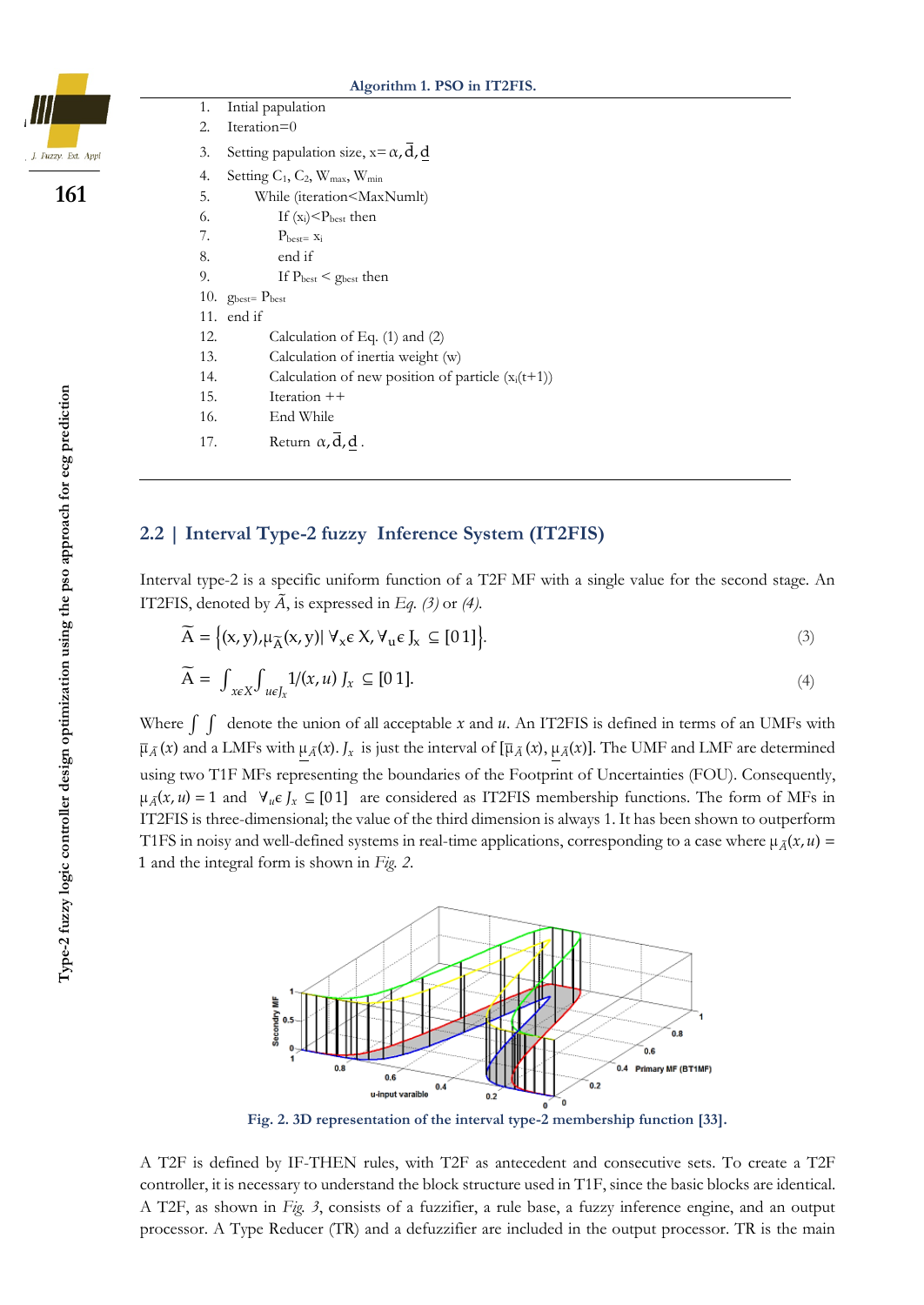difference between T1F and T2F systems. The TR of T2F is used to generate a T1F output set of unique integers. Type reduction is included as it relates to the type of membership degrees of the elements [30].





**Fig. 3. Structure of a type-2 fuzzy logic system.**

The stream RT of Karnik and Mendel [34] and [35] combines the output sets into a single output using one of their approaches, as shown in *Fig. 3*. The equation illustrates the mathematical expression for this *Procedure (5)*.

$$
\mathbf{Y}_{\cos}(\mathbf{x}) = [\mathbf{y}_{1}, \mathbf{y}_{r}] = \int_{\mathbf{y}^{1} \in [\mathbf{y}_{1}^{1}, \mathbf{y}_{r}^{1}]} \cdots \int_{\mathbf{y}^{1} \in [\mathbf{y}_{1}^{M}, \mathbf{y}_{r}^{M}]} \int_{f^{1} \in [\underline{f}^{1}, \overline{f}^{1}]} \cdots \int_{f^{M} \in [\underline{f}^{M}, \overline{f}^{M}]} / \frac{\sum_{i=1}^{M} f^{i} \mathbf{y}^{i}}{\sum_{i=1}^{M} f^{i}}.
$$
 (5)

The left and right ends of this middle of the sets define it completely. The following set of the IT2FIS defines these two endpoints  $(y_l, y_r)$ . Here,  $f^i$  and  $\overrightarrow{f}^i$  are the lower and upper firing levels of the i-th rule, and M is the number of rules fired. These points are given in *Eq. (6)* and *(7)*. The outputs of the interval type-2 fuzzy system are represented by  $y_l$  and  $y_r$ .

$$
y_1 = \frac{\sum_{i=1}^{M} f_1^i y_1^i}{\sum_{i=1}^{M} f_1^i}.
$$
\n(6)

$$
y_{r} = \frac{\sum_{i=1}^{M} f_{r}^{i} y_{r}^{i}}{\sum_{i=1}^{M} f_{r}^{i}}.
$$
 (7)

#### **3 | Simulation Results**

The proposed optimization technique is used to determine the optimal settings for the type-2 fuzzy controller required to anticipate the behavior of the ECG signal in this study. The simulations were performed in MatLab®R2021 on an Intel®CoreTMi7-6700 CPU with 16GB RAM and a 3.40 GHz clock speed running Windows®10 (64 Bit). The goal of the fuzzy controller is to track a given signal with the lowest possible errors given by the controller's performance criteria. The main difference between dynamic and fixed parameter tuning in metaheuristic algorithms is that in dynamic tuning the selected parameters are changed during the iterations, leading to better solutions. The aim is to optimize the settings of the MFs of the type-2 fuzzy controller for signal tracking using the PSO algorithm to optimize the fuzzy controller using original techniques and their modifications. In this part, the results of fuzzy controller optimization for ECG signal behavior prediction are presented. The approach uses a metaheuristic algorithm to generate a vector containing the parameters required for the MFs of the optimized IT2FIS controller. Metaheuristic techniques in this case are versions of the PSO algorithm since they dynamically change the parameters using interval type-2 fuzzy systems. *Table 2* contains the parameters used in the proposed model.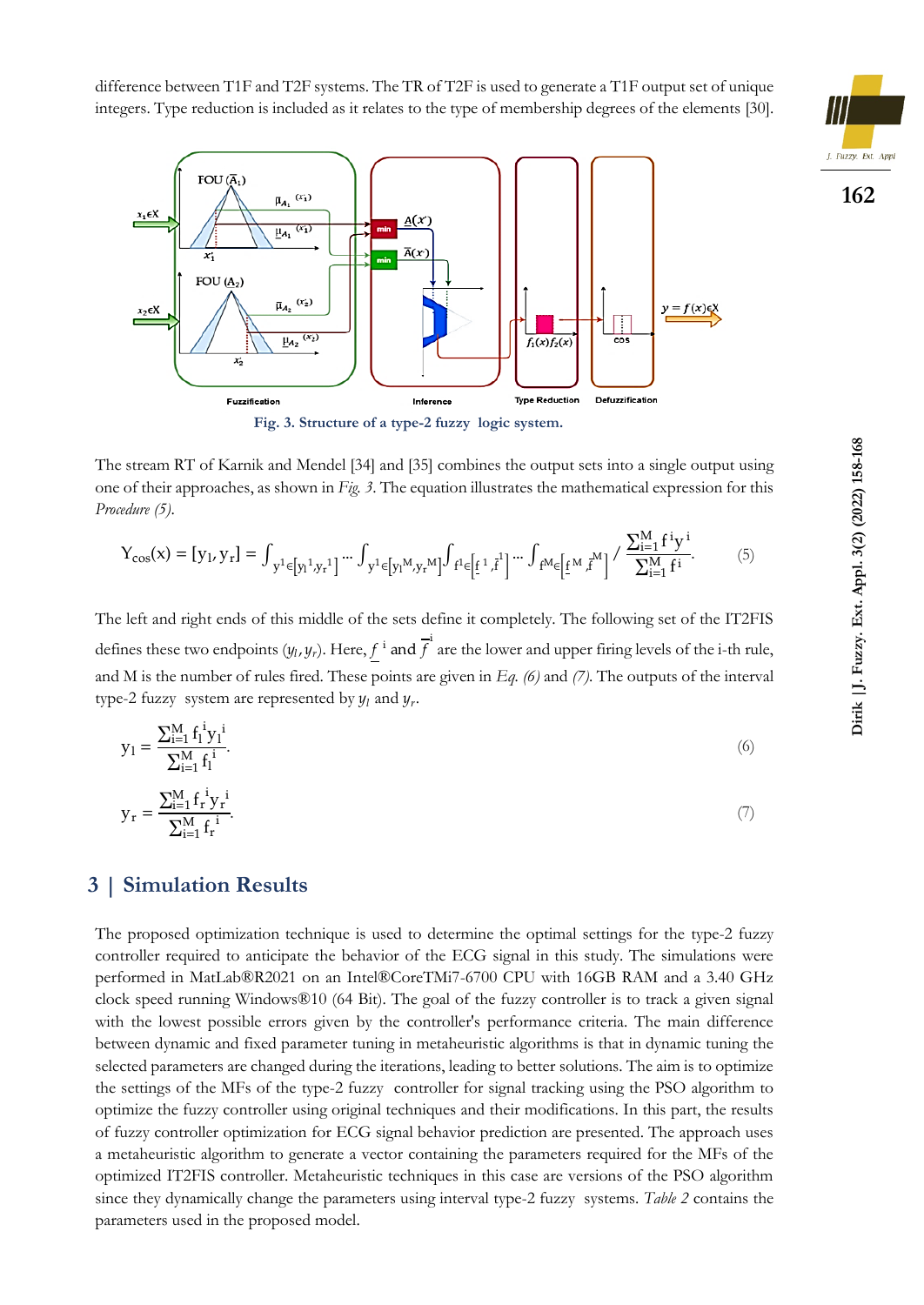

**163**

**Table 2. Parameters of the PSO and IT2FIS.**

| Parameer                  | <b>PSO</b>                          | Parameter              | <b>IT2FIS</b>  |
|---------------------------|-------------------------------------|------------------------|----------------|
| <b>Function Tolerance</b> | $1.0000e-06$                        | And Method             | "prod"         |
| Inertia Range             | [0.1000, 1.1000]                    | Or Method              | "probor"       |
| Initial Swarm Span        | 2000                                | Implication Method     | "prod"         |
| Max Iteration             | 15                                  | Aggregation Method     | "sum"          |
| Max Stal Iterations       | 20                                  | Defuzzification Method | "wtaver"       |
| Min Neighbors Fraction    | 0.2500                              | Inputs                 | 1x4 fisvar     |
| Objective Limit           |                                     | Outputs                | $1x1$ fisvar   |
| Seif-Adjustment Weight    | 1.4900                              | <b>Rules</b>           | $1x70$ fisrule |
| Social Adjustment Weight  | 1.4900                              | Type Reduction Method  |                |
| Swarm Size                | 'min (100, 10*number of variables)' | "Karnikmendel"         |                |
| Distance Metric           | "rmse"                              |                        |                |

Mean Square Error (MSE), Root Mean Square Error (RMSE), root mean square error (EM), and standard deviation of error (Std) are all metrics used to measure algorithm performance during optimization.

$$
MSE = \frac{1}{N} \sum_{i=1}^{N} (x_i - y_i)^2.
$$
 [36] and [37] (8)

RMSE = 
$$
\sqrt{\frac{1}{N} \sum_{i=1}^{N} (x_i - y_i)^2}
$$
. [38] (9)

Error Mean = 
$$
\frac{1}{N} \sum_{i=1}^{N} (x_i - y_i).
$$
 [37] (10)

Error St. D = 
$$
\sqrt{\sum_{i=1}^{N} \frac{(x_i - \overline{x}_i)^2}{N - 1}}.
$$
 [39] and [40] (11)

Where N is the number of data,  $\bar{x}$  and  $\bar{y}$  are the average of the predicted and actual,  $x_i$  and  $y_i$  are the predicted and actual values, respectively. Since the FIS has no predefined fuzzy rules, it is optimized using PSO, a global optimization technique for learning the rules. The maximum number of rules is limited by the number of possible MF combinations for the inputs. This limit can be exceeded because redundant rules are deleted during the adaptation process. The maximum iterations are set to 15. Training errors can be reduced by increasing the number of iterations. Increasing the number of iterations, on the other hand, prolongs the fitting process and may cause the rule parameters to be overfitted to the training data. The behavior of the FIS has changed with the training data and parameters shown in *Table 3*. Result of tuning the FIS using the given training data and options.

 **Table 3. Result of tuning the FIS using the given training data and options.**

| Interation       | f-count | Best $f(x)$ | Mean $f(x)$ | <b>Stall Iterations</b> |
|------------------|---------|-------------|-------------|-------------------------|
| $\left( \right)$ | 100     | 0.1714      | 0.3262      | $\left( \right)$        |
|                  | 200     | 0.1608      | 0.448       | $\left( \right)$        |
| 2                | 300     | 0.1397      | 0.3931      | $\left( \right)$        |
| 3                | 400     | 0.1345      | 0.3727      | $\left( \right)$        |
| 4                | 500     | 0.1345      | 0.3539      |                         |
| 5                | 600     | 0.1345      | 0.3828      | 2                       |
| 6                | 700     | 0.1345      | .3788       | 3                       |
|                  | 800     | 0.1311      | 0.3629      | $\left( \right)$        |
| 8                | 900     | 0.1189      | 0.3407      | $\left( \right)$        |
| 9                | 1000    | 0.1189      | 0.3722      |                         |
| 10               | 1100    | 0.1127      | 0.3787      | $\left( \right)$        |
| 11               | 1200    | 0.1127      | 0.3442      | 1                       |
| 12               | 1300    | 0.1127      | 0.3702      | 2                       |
| 13               | 1400    | 0.1127      | 0.3556      | 3                       |
| 14               | 1500    | 0.1127      | 0.3716      | 4                       |
| 15               | 1600    | 0.1127      | 0.3526      | 5                       |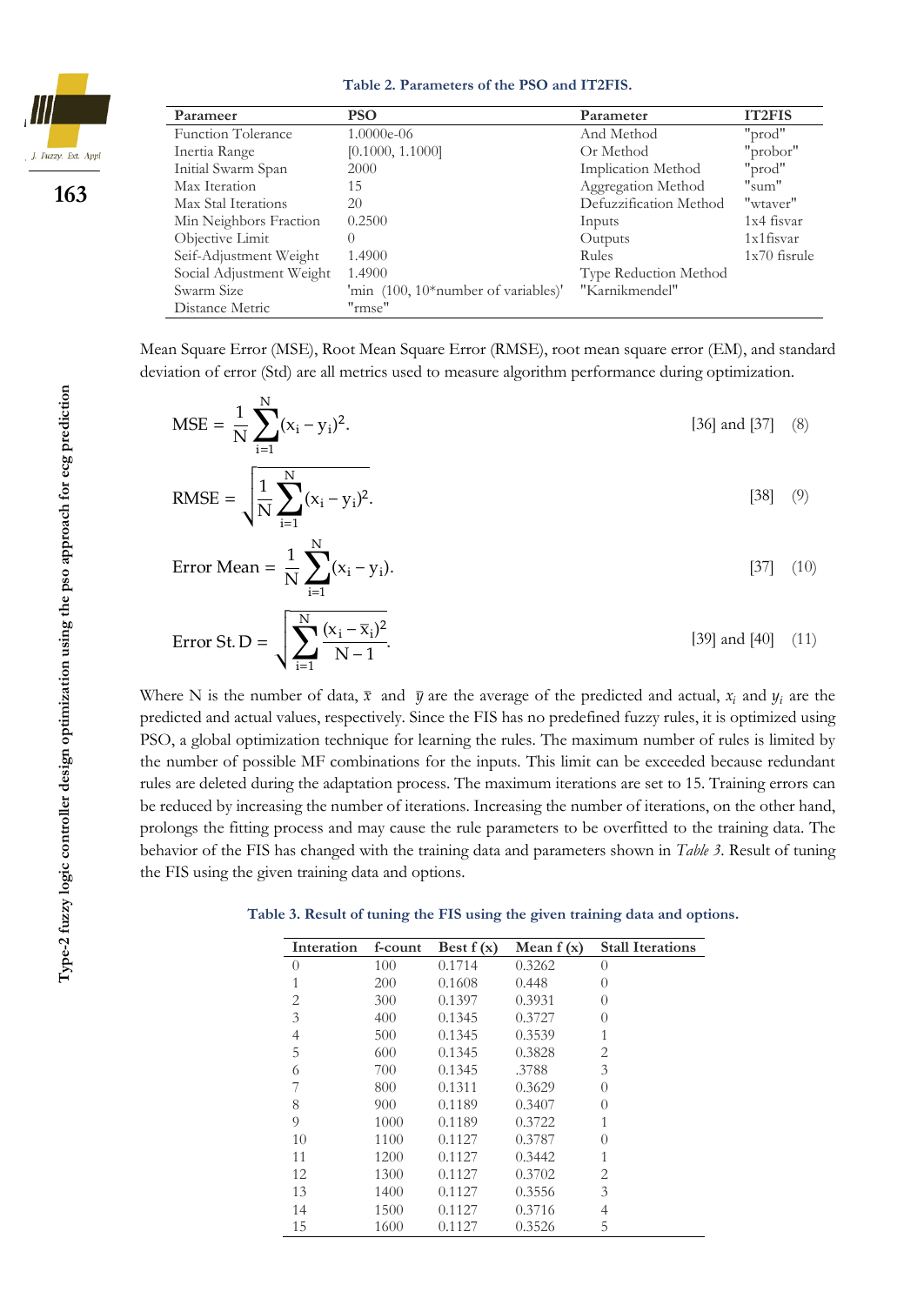



Fuzzy type-2 consists of both upper and lower membership functions. *Table 1* and *Fig. 5* show the results obtained when optimizing the upper membership functions.

| Interation     | f-count | Best $f(x)$ | Mean $f(x)$ | <b>Stall iterations</b> |
|----------------|---------|-------------|-------------|-------------------------|
| 0              | 100     | 0.1127      | 0.3257      | $\left( \right)$        |
| 1              | 200     | 0.1127      | 0.3928      | $\left( \right)$        |
| $\overline{2}$ | 300     | 0.1103      | 0.2925      | $\left( \right)$        |
| 3              | 400     | 0.1014      | 0.2882      | $\left( \right)$        |
| 4              | 500     | 0.09827     | 0.2707      | $\left( \right)$        |
| 5              | 600     | 0.06759     | 0.2902      | $\left( \right)$        |
| 6              | 700     | 0.06759     | 0.2783      |                         |
| 7              | 800     | 0.06759     | 0.277       | 2                       |
| 8              | 900     | 0.06759     | 0.2746      | 3                       |
| 9              | 1000    | 0.06285     | 0.2611      | $\left( \right)$        |
| 10             | 1100    | 0.06285     | 0.2656      | 1                       |
| 11             | 1200    | 0.06285     | 0.2653      | 2                       |
| 12             | 1300    | 0.06285     | 0.2454      | 3                       |
| 13             | 1400    | 0.06285     | 0.2252      | 4                       |
| 14             | 1500    | 0.06285     | 0.2135      | 5                       |
| 15             | 1600    | 0.05985     | 0.1703      | $\left( \right)$        |

**Table 4. Results obtained using optimized upper MFs of FIS.**

When comparing the predicted validation result of the modified FIS with the actual generated result using validation data and the actual produced result, it was found that changing the UMF parameters increased the performance of the FIS. The results obtained by adjusting the UMFs in the FIS structure are not reasonable. It is obvious that in this case, the functions of LMFs must be changed as well. The results of the functions and the graphical representations derived using the optimized FIS structure for both membership functions (LMFs and UMFs) can be found in *Table 5* and *Fig. 6*, respectively.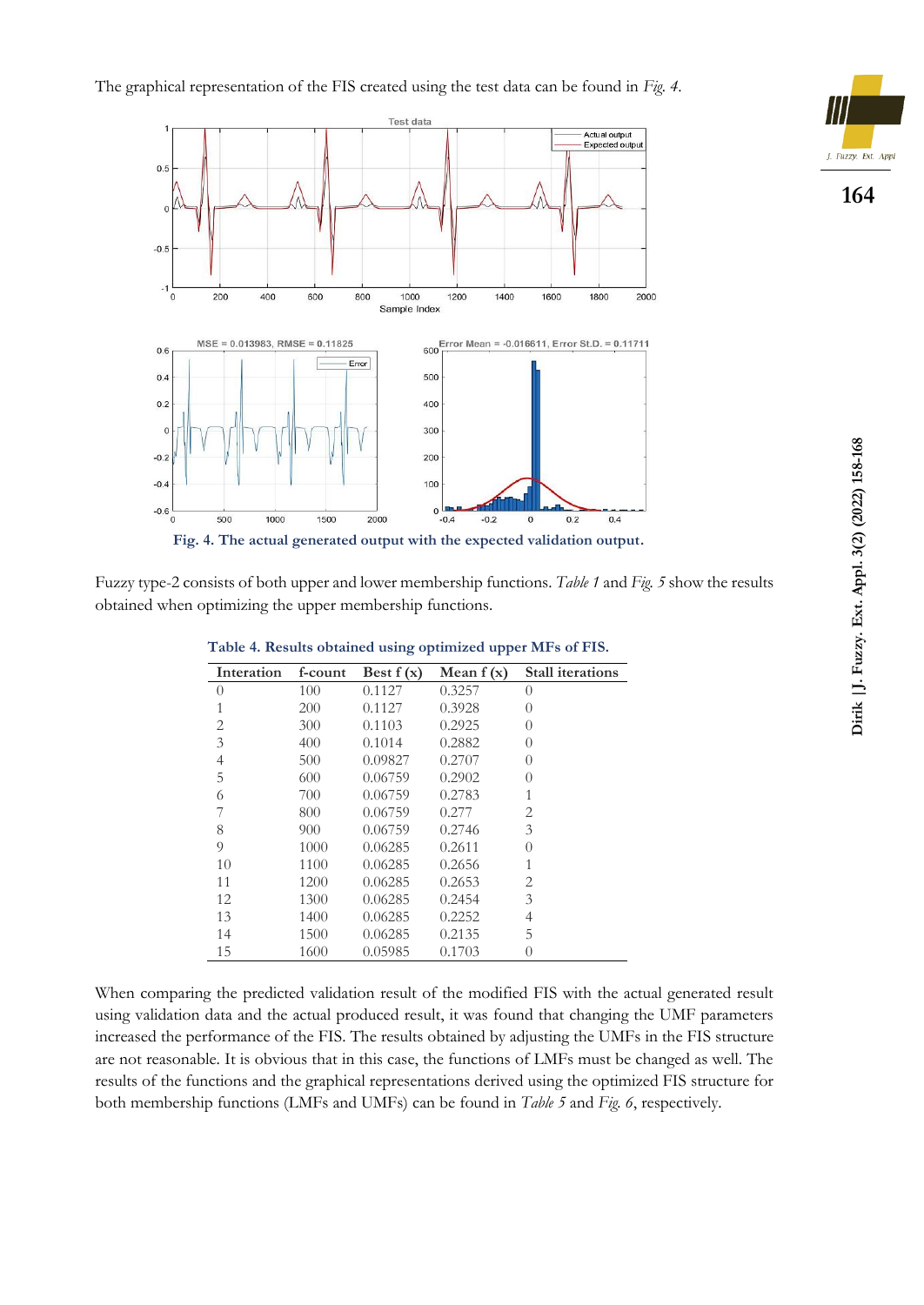





**Fig. 5. The result of the actual, expected, error, and error histogram obtained with optimized upper MFs of FIS.**

| Table 5. Results obtained using optimized lower and upper MFs of FIS. |  |
|-----------------------------------------------------------------------|--|
|-----------------------------------------------------------------------|--|

| <b>Iteration</b> | f-count | Best $f(x)$ | Mean $f(x)$ | <b>Stall Iterations</b> |
|------------------|---------|-------------|-------------|-------------------------|
| $\left( \right)$ | 100     | 0.05985     | 0.1493      | $\left( \right)$        |
| 1                | 200     | 0.05985     | 0.1368      | $\left( \right)$        |
| $\overline{2}$   | 300     | 0.05491     | 0.1066      | $\Omega$                |
| 3                | 400     | 0.05421     | 0.09809     | $\left( \right)$        |
| 4                | 500     | 0.05421     | 0.1038      | 1                       |
| 5                | 600     | 0.05421     | 0.1179      | 2                       |
| 6                | 700     | 0.05421     | 0.09997     | 3                       |
| 7                | 800     | 0.05421     | 0.07972     | 4                       |
| 8                | 900     | 0.05421     | 0.07945     | 5                       |
| 9                | 1000    | 0.05345     | 0.0911      | $\Omega$                |
| 10               | 1100    | 0.05345     | 0.08205     | 1                       |
| 11               | 1200    | 0.05212     | 0.07336     | $\left( \right)$        |
| 12               | 1300    | 0.05212     | 0.0732      | 1                       |
| 13               | 1400    | 0.05212     | 0.07687     | 2                       |
| 14               | 1500    | 0.05209     | 0.0708      | $\Omega$                |
| 15               | 1600    | 0.05206     | 0.06181     | 0                       |



**Fig. 6. The result of the actual, expected, error, and error histogram obtained with optimized upper and lower MFs of FIS.**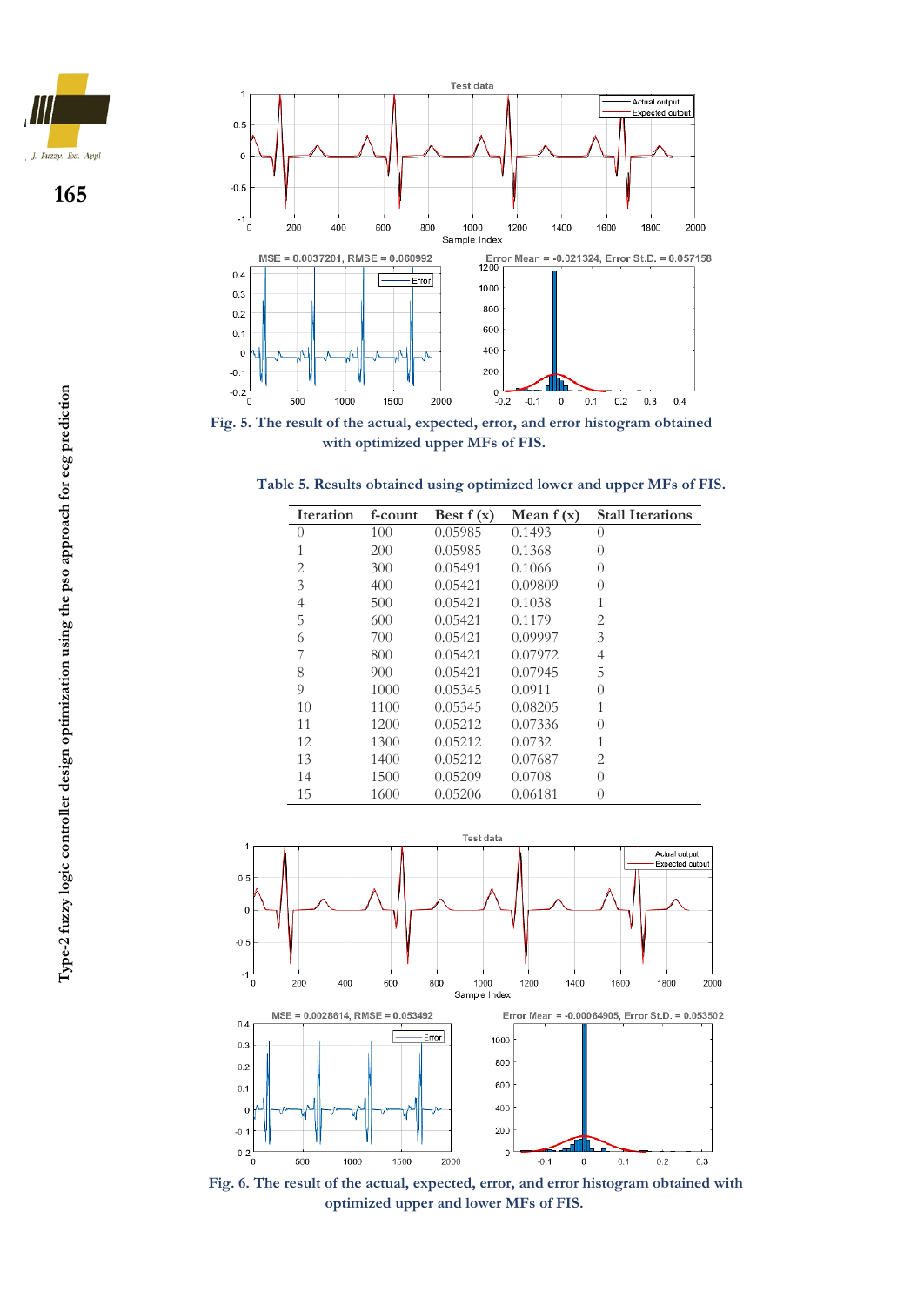When both modified upper and lower parameter values are included in the tuned and trained FIS with validation data, performance appears to increase. Compared to type-1 MFs, type-2 MFs have additional tunable properties. Thus, if the training data are suitable, a tuned type-2 FIS may fit better than a tuned Type-1 FIS. Changing any of the FIS attributes or tuning decisions, such as the number of inputs, the number of MFs, the type of MFs, the optimization technique, or the number of tuning iterations, can yield different tuning results. *Table 7* shows a statistical comparison of the performance of the metaheuristic algorithms used to test the proposed optimization method. The improvement in the values of MSE, RMSE, error-mean and error-Std shows the applicability of the proposed structure. After this modification, metaheuristic algorithms for type-2 fuzzy controllers were found to give satisfactory results on optimization problems. As can be seen in *Fig. 6*, we can say that there is enough statistical evidence that the PSO algorithm performs better in solving this problem, since it provides a small difference in the error in estimating the desired signal. Finally, in *Table 6*, we show a summary of all the above methods and can see that the best fuzzy controller was found by IT2FIS\_PSO (UMFs and LMFs) with an average error of -6.4905e-04. This is important for the design of an optimal fuzzy controller because the goal is to find the best possible controller.



| Table 6. An overview of the results of the proposed method. |  |                    |  |
|-------------------------------------------------------------|--|--------------------|--|
|                                                             |  | MSE RMSE ErrorMean |  |

|                                                      | <b>MSE</b>            |        | RMSE ErrorMean ErrorSTD |        |
|------------------------------------------------------|-----------------------|--------|-------------------------|--------|
| IT2FIS                                               | $0.0140 \quad 0.1183$ |        | $-0.0166$               | 0.1171 |
| IT2FIS_PSO (UMFs)                                    | 0.0037                | 0.0610 | $-0.0213$               | 0.0572 |
| IT2FIS_PSO (UMFs and LMFs) 0.0029 0.0535 -6.4905e-04 |                       |        |                         | 0.0535 |

## **4 | Conclusions**

Fuzzy controllers are widely used nowadays because they are able to solve problems that were once considered almost unsolvable. The results of parameter optimization of membership functions of type-2 fuzzy controllers for ECG signal estimation have been presented in this article as quite excellent. Moreover, it was found that the generated controller values were remarkably close to the desired signal trajectory. However, we used the PSO metaheuristic, which was found to be beneficial for optimizing the MF. The experiment used the original PSO metaheuristic in conjunction with dynamic parameter fitting by interval fuzzy systems of type-2. The collected results are presented in both tabular and graphical forms. From the results in *Table 6*, we can infer that parameter adjustment in the PSO algorithm using fuzzy logic is a viable choice for fuzzy control as these techniques provide competitive results. This is also evident in the simulation results, where we obtained fewer steady state errors and higher stability compared to the FLCs created using PSO. Therefore, we expect the hybrid method to perform better on increasingly difficult problems. The results show that the hybrid method performs better than the controls. Therefore, we can conclude that by integrating this bio-inspired method with others, we can improve the development of fuzzy logic controllers. In this regard, we intend to continue research in this area and investigate other types of problems that depend on the behavior of the algorithm and the use of type-1 and type-2 fuzzy logic. Various forms of fuzzy systems for dynamic parameter tuning in metaheuristic algorithms will be explored in future research and applied to a variety of control problems. In addition, it is intended to investigate multi-objective optimization techniques for dynamic parameter tuning using extended type-2 fuzzy systems to extend the controller to generalized type-2 fuzzy controllers and obtain better results for more complicated problems.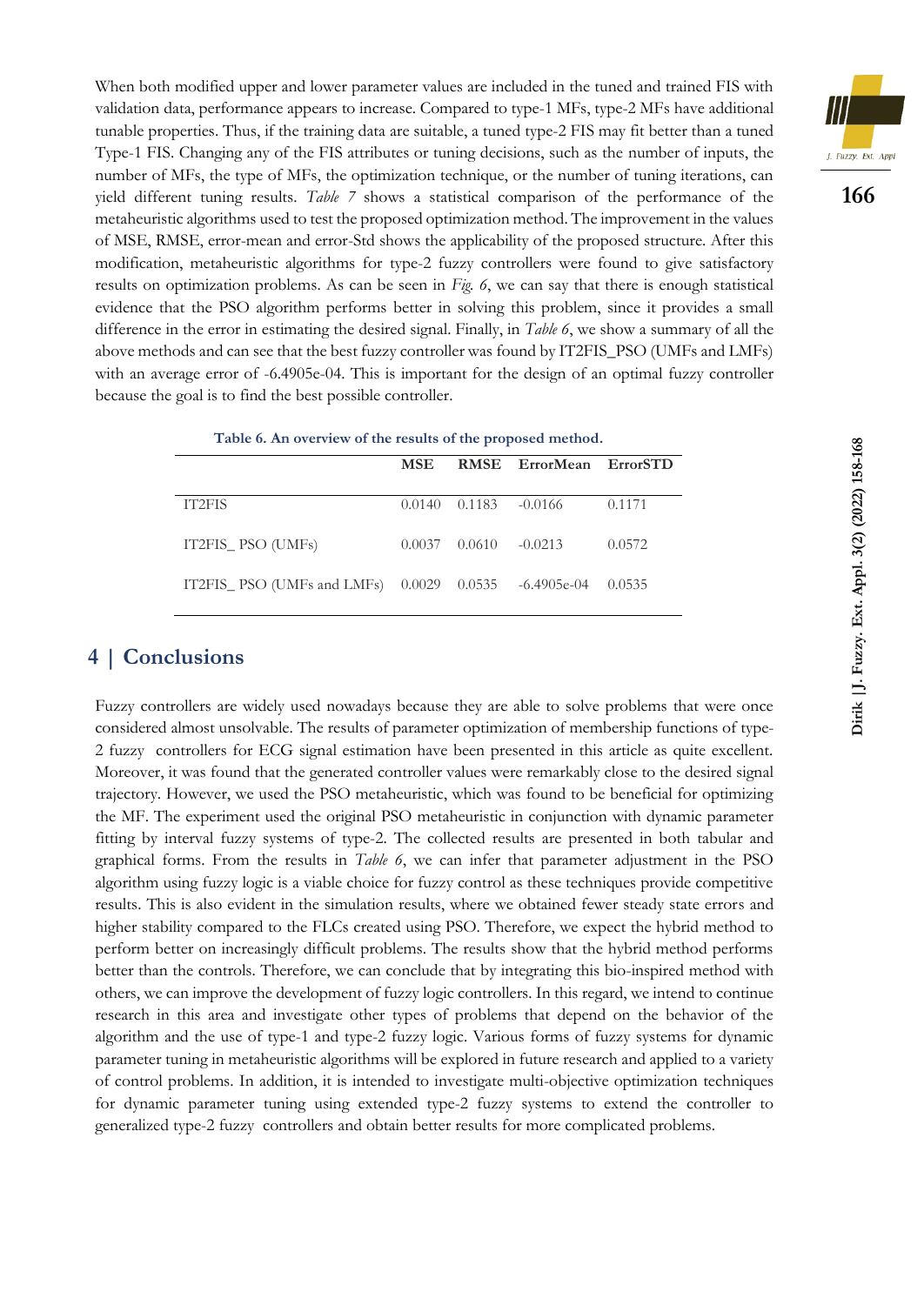#### **References**



**167**

[1] Zhang, Z., Wang, T., Chen, Y., & Lan, J. (2018). Design and application of Type-2 fuzzy logic system based on improved ant colony algorithm. *Transactions of the institute of measurement and control*, *40*(16), 4444-4454. [https://doi.org/10.1177/0142331217750221](https://doi.org/10.1177%2F0142331217750221)

- [2] Montiel, O., Castillo, O., Melin, P., & Sepúlveda, R. (2005). Black box evolutionary mathematical modeling applied to linear systems. *International journal of intelligent systems*, *20*(2), 293-311. <https://doi.org/10.1002/int.20067>
- [3] Tan, W. W., Foo, C. L., & Chua, T. W. (2007, July). Type-2 fuzzy system for ECG arrhythmic classification. *2007 IEEE international fuzzy systems conference* (pp. 1-6). IEEE. DOI: [10.1109/FUZZY.2007.4295478](https://doi.org/10.1109/FUZZY.2007.4295478)
- $[4]$ Soto, J., Melin, P., & Castillo, O. (2013, August). Optimization of interval type-2 and type-1 fuzzy integrators in ensembles of ANFIS models with Genetic Algorithms. *2013 world congress on nature and biologically inspired computing* (pp. 41-46). IEEE. DOI: [10.1109/NaBIC.2013.6617876](https://doi.org/10.1109/NaBIC.2013.6617876)
- Mai, D. S., Dang, T. H., & Ngo, L. T. (2021). Optimization of interval type-2 fuzzy system using the PSO technique for predictive problems. *Journal of information and telecommunication*, *5*(2), 197-213. <https://doi.org/10.1080/24751839.2020.1833141>
- [6] Martínez-Soto, R., Castillo, O., & Aguilar, L. T. (2014). Type-1 and Type-2 fuzzy logic controller design using a Hybrid PSO–GA optimization method. *Information sciences*, *285*, 35-49. <https://doi.org/10.1016/j.ins.2014.07.012>
- [7] Zadeh, L. A. (1975). The concept of a linguistic variable and its application to approximate reasoning-III. *Information sciences*, *9*(1), 43-80. [https://doi.org/10.1016/0020-0255\(75\)90017-1](https://doi.org/10.1016/0020-0255(75)90017-1)
- Zadeh, L. A. (1993). Fuzzy logic, neural networks and soft computing. In *Safety evaluation based on identification approaches related to time-variant and nonlinear structures* (pp. 320-321). Vieweg+ Teubner Verlag. [https://doi.org/10.1007/978-3-322-89467-0\\_19](https://doi.org/10.1007/978-3-322-89467-0_19)
- Zadeh, L. (1994). Fuzzy logic, neural networks, and soft computing. *Communications of the ACM, 37*(3)., 77-84. <https://doi.org/10.1145/175247.175255>
- Mendel, J. M. (2003, May). Fuzzy sets for words: a new beginning. *The 12th IEEE international conference on fuzzy systems, 2003. FUZZ'03.* (Vol. 1, pp. 37-42). IEEE. DOI: [10.1109/FUZZ.2003.1209334](https://doi.org/10.1109/FUZZ.2003.1209334)
- [11] Wu, H., & Mendel, J. M. (2002). Uncertainty bounds and their use in the design of interval type-2 fuzzy logic systems. *IEEE transactions on fuzzy systems*, *10*(5), 622-639. DOI: [10.1109/TFUZZ.2002.803496](https://doi.org/10.1109/TFUZZ.2002.803496)
- Mendel, J. M. (2007). Advances in type-2 fuzzy sets and systems. *Information sciences*, *177*(1), 84-110. <https://doi.org/10.1016/j.ins.2006.05.003>
- Liang, Q., & Mendel, J. M. (2000). Interval type-2 fuzzy logic systems: theory and design. *IEEE transactions on fuzzy systems*, *8*(5), 535-550. DOI: [10.1109/91.873577](https://doi.org/10.1109/91.873577)
- Mendel, J. M., John, R. I., & Liu, F. (2006). Interval type-2 fuzzy logic systems made simple. *IEEE transactions on fuzzy systems*, *14*(6), 808-821. DOI: [10.1109/TFUZZ.2006.879986](https://doi.org/10.1109/TFUZZ.2006.879986)
- [15] Martínez-Soto, R., Castillo, O., Aguilar, L. T., & Rodriguez, A. (2015). A hybrid optimization method with PSO and GA to automatically design Type-1 and Type-2 fuzzy logic controllers. *International journal of machine learning and cybernetics*, *6*(2), 175-196. <https://doi.org/10.1007/s13042-013-0170-8>
- [16] Ranjani, M., & Murugesan, P. (2015). Optimal fuzzy controller parameters using PSO for speed control of Quasi-Z Source DC/DC converter fed drive. *Applied soft computing*, *27*, 332-356. <https://doi.org/10.1016/j.asoc.2014.11.007>
- [17] Wong, C. C., Wang, H. Y., & Li, S. A. (2008). PSO-based motion fuzzy controller design for mobile robots. *International journal of fuzzy systems*, *10*(1).
- [18] Bhateshvar, Y. K., Vora, K. C., Mathur, H. D., & Bansal, R. C. (2022). A comparison on PSO optimized PID controller for inter-area oscillation control in an interconnected power system. *Technology and economics of smart grids and sustainable energy*, *7*(1), 1-14. <https://doi.org/10.1007/s40866-022-00127-0>
- [19] Sepehrzad, R., Moridi, A. R., Hassanzadeh, M. E., & Seifi, A. R. (2021). Intelligent energy management and multi-objective power distribution control in hybrid micro-grids based on the advanced fuzzy-PSO method. *ISA transactions*, *112*, 199-213. <https://doi.org/10.1016/j.isatra.2020.12.027>
- [20] Sahu, P. C., Prusty, R. C., & Panda, S. (2021). Improved-GWO designed FO based type-II fuzzy controller for frequency awareness of an AC microgrid under plug in electric vehicle. *Journal of ambient intelligence and humanized computing*, *12*(2), 1879-1896. <https://doi.org/10.1007/s12652-020-02260-z>